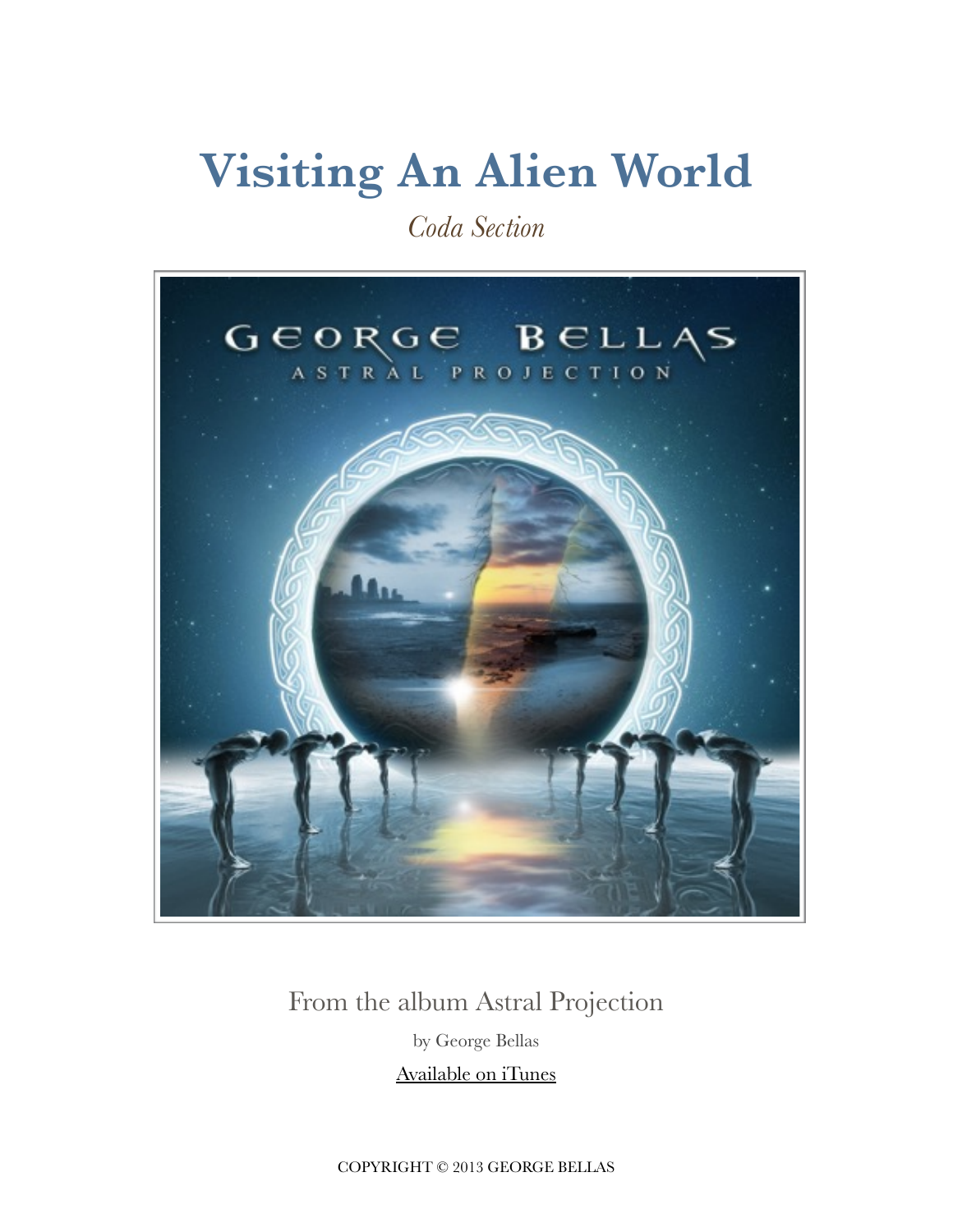# **Visiting An Alien World**

### *Coda Section*

### Transcription Notes

"Visiting An Alien World" is the 11th song on the 2013 album Astral Projection by George Bellas. This song uses a myriad of odd time signatures along with some very eccentric uncommon modes, including the Enigmatic scale and also modes of limited transposition, such as Messiaen mode three.

![](_page_1_Picture_4.jpeg)

The score on the following page is the Coda section of "Visiting An Alien World", which begins at 5:35 in the recording. This excerpt has a persistent time signature of 13/16, is atonal, and uses the octatonic scale as the basis for the entire melodic line. The score shows the piano and bass guitar lines. The guitar doubles the piano which is also doubled at the unison with the violas while the 2nd violin section doubles at the octave above. The section has a bombastic character to it that is exemplified by a sudden frenzied pace and is further heightened by the brass section sporadically playing staccato accents throughout.

#### [Buy Album on iTunes](https://itunes.apple.com/us/album/astral-projection/id646714673)

![](_page_1_Picture_7.jpeg)

COPYRIGHT © 2013 GEORGE BELLAS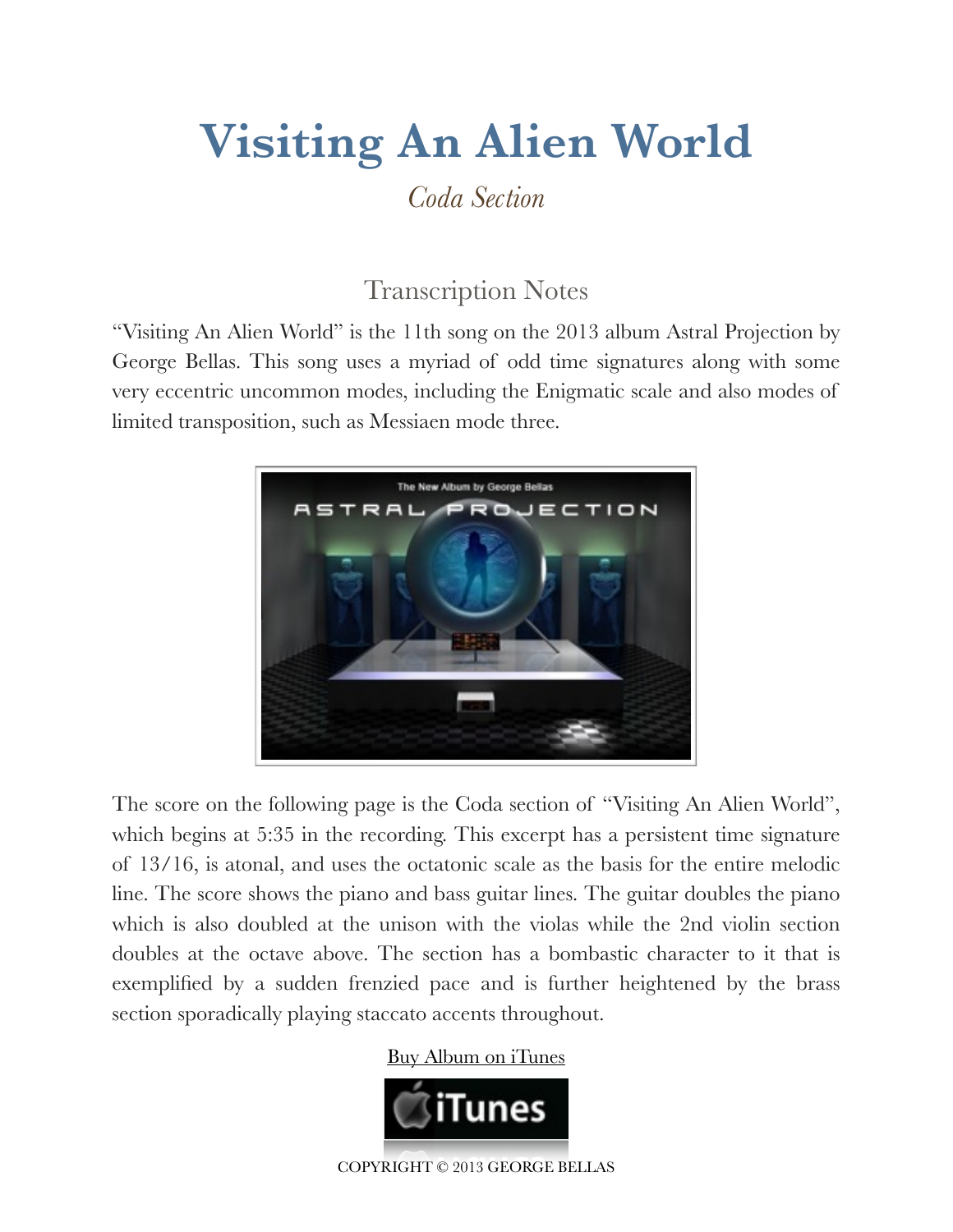![](_page_2_Figure_0.jpeg)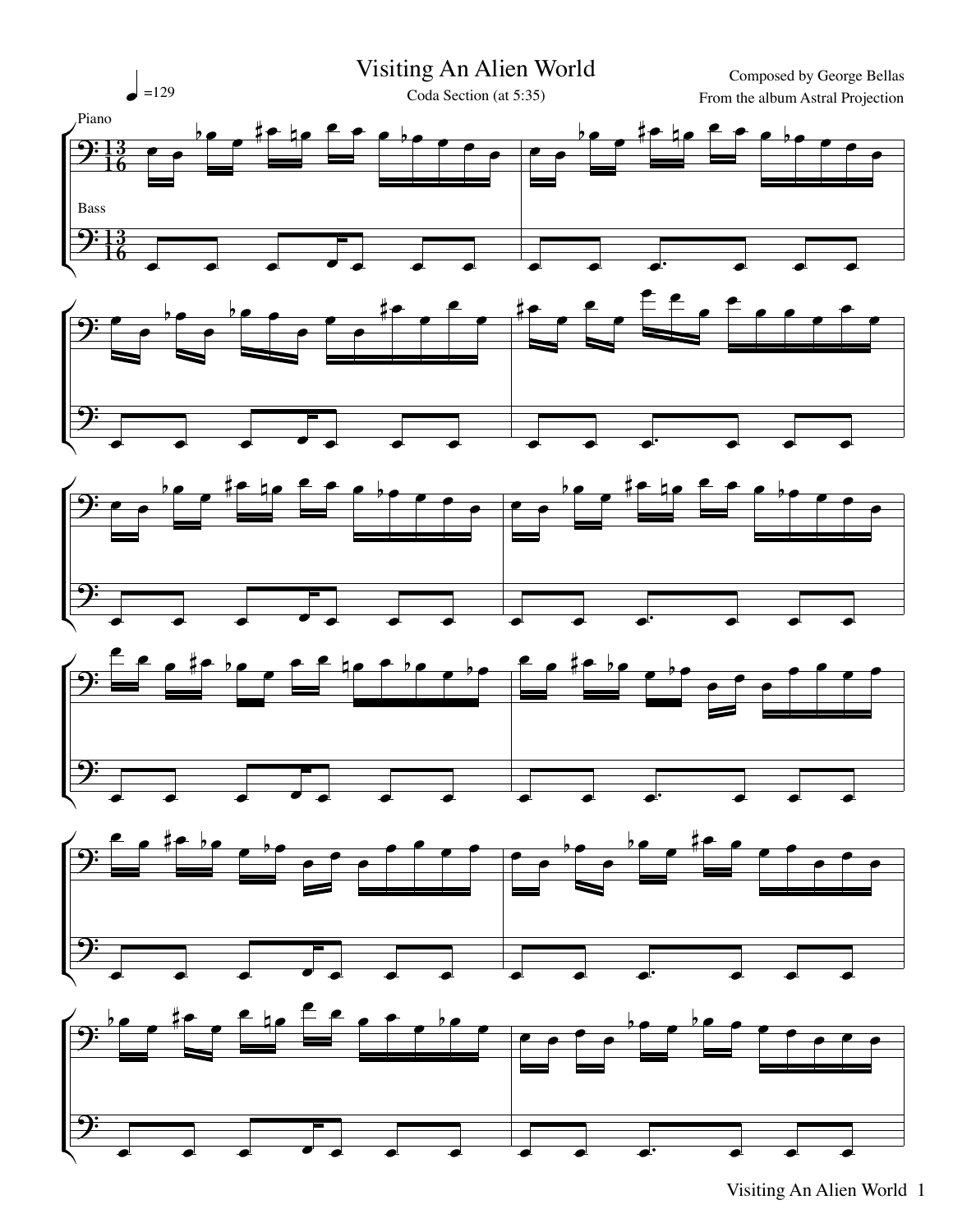![](_page_3_Figure_0.jpeg)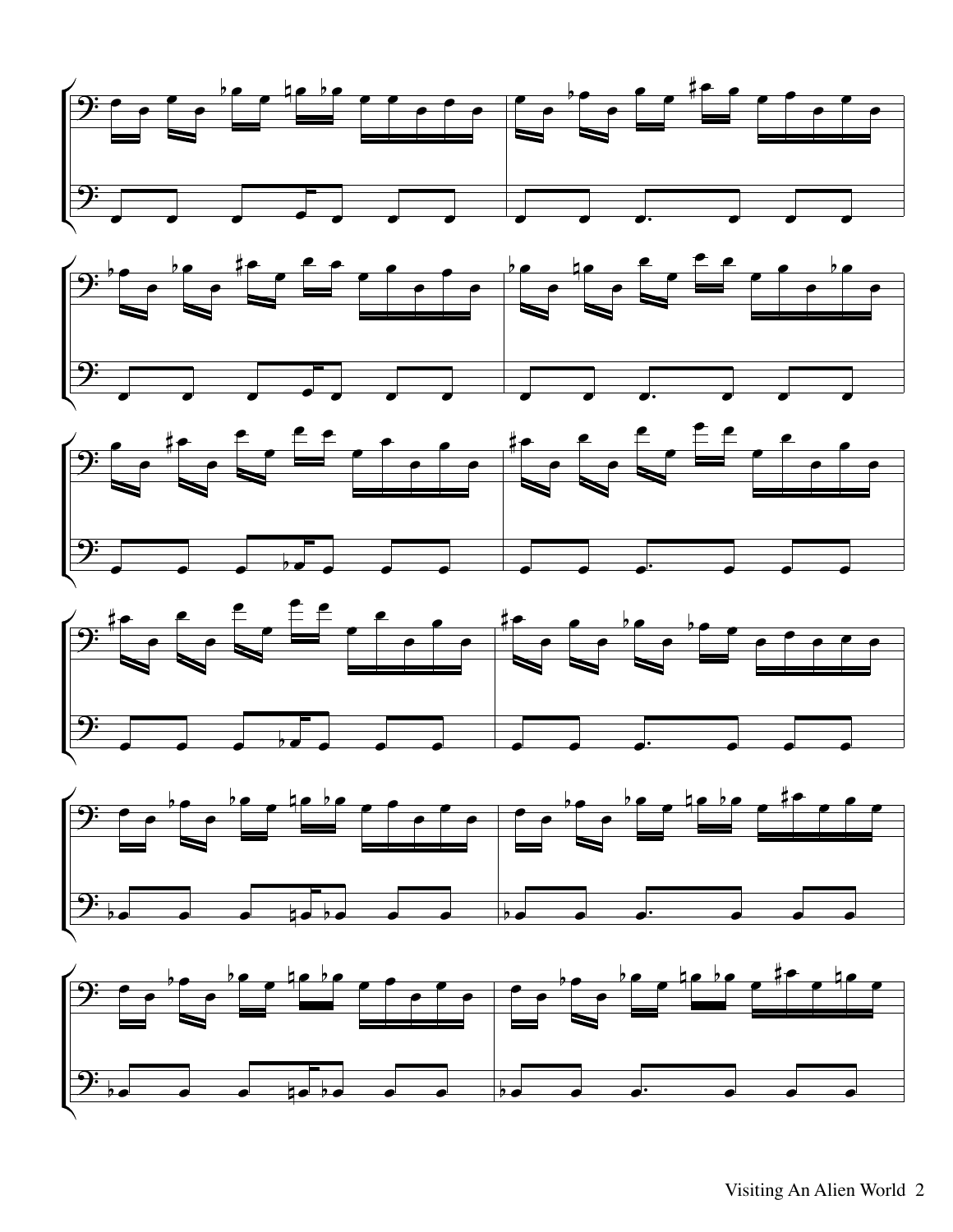![](_page_4_Figure_0.jpeg)

![](_page_4_Figure_1.jpeg)

![](_page_4_Figure_2.jpeg)

![](_page_4_Figure_3.jpeg)